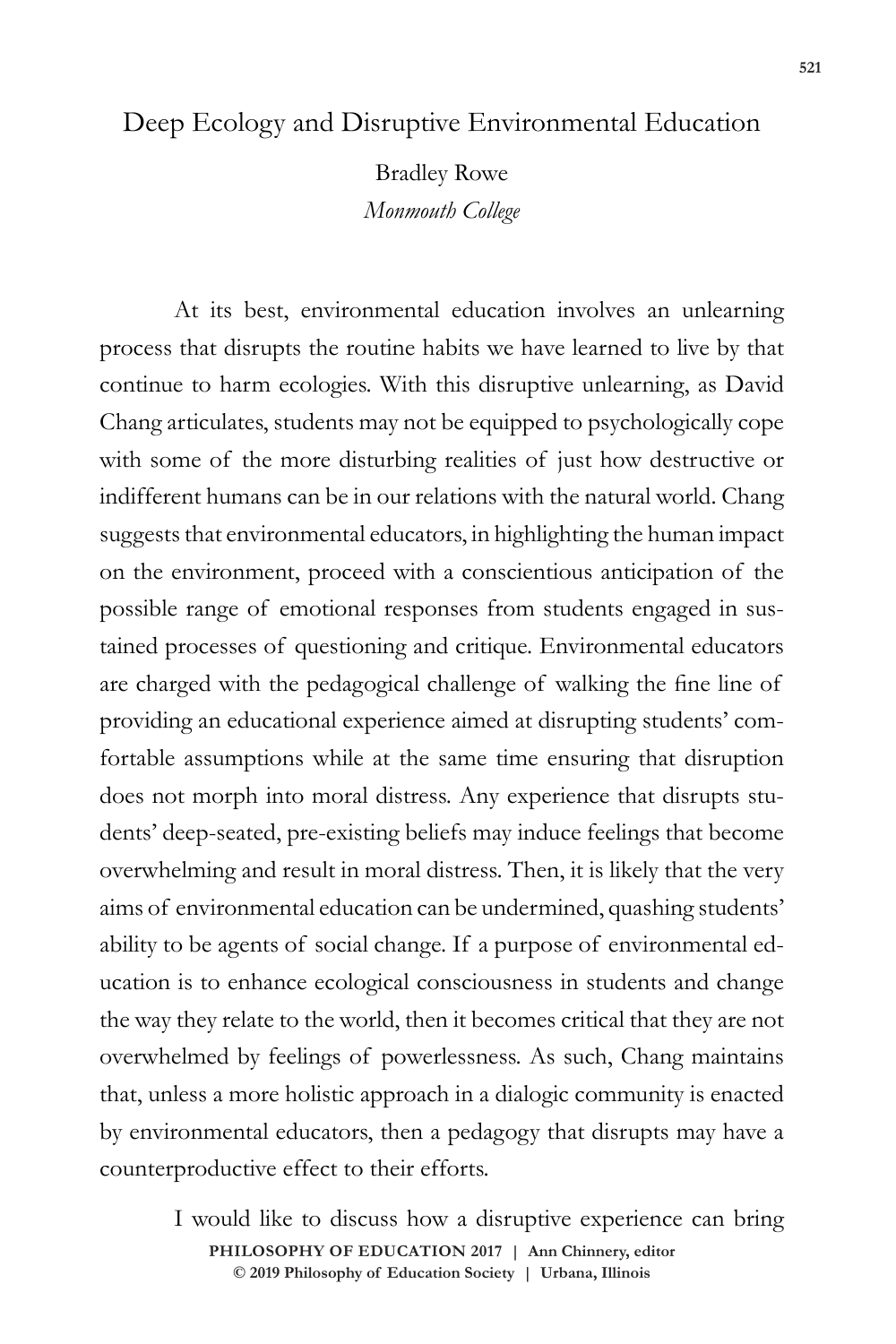about a state of helplessness by further exploring the example of the vegan student that Chang introduces. While learning of the grotesque and shocking details of the dismembering and killing of "food animals"—what Upton Sinclair called in *The Jungle*, "the hog-squeal of the universe"1 —can be traumatic, the distress stems from more than the details of the butchering. Perhaps this student was disheartened upon learning that the global meat industry is the largest contributor to global warming, releasing more greenhouse gases into the atmosphere than the transportation industry.<sup>2</sup> Or, perhaps this student was disgusted to learn that industrial animal agriculture perpetuates global starvation and food insecurity and contributes to massive land, air, and water pollution, deforestation, and soil erosion.3 The student looks around and notices more and more consumers buying "local" and "organic," yet global meat consumption is on the rise. It is no surprise that emotional chords are struck and the student feels shattered and powerless.

A transformative learning experience that results in a student not eating animals for ethical and environmental reasons is change that can be empowering, yet it comes at a cost. When the educational process begins to distance us from our loved ones, our traditions, and our culture, then the effects of a transformation that was formerly thought of as categorically beneficial comes into question. Chang's analysis of transformative education challenges the view that learning experiences that result in change are always for the better. There are unintended effects in reconciling new knowledge and awareness with one's social identity, such as the relational cost of estrangement, as Chang points out. For example, raised in social and cultural environments where meat eating is omnipresent and mostly unquestioned, vegans do not correspond to the social majority, the conventional norms of mainstream consumer society, or the food and eating traditions of most families and cultures. Chang writes that "for many students, the immediate effect of critique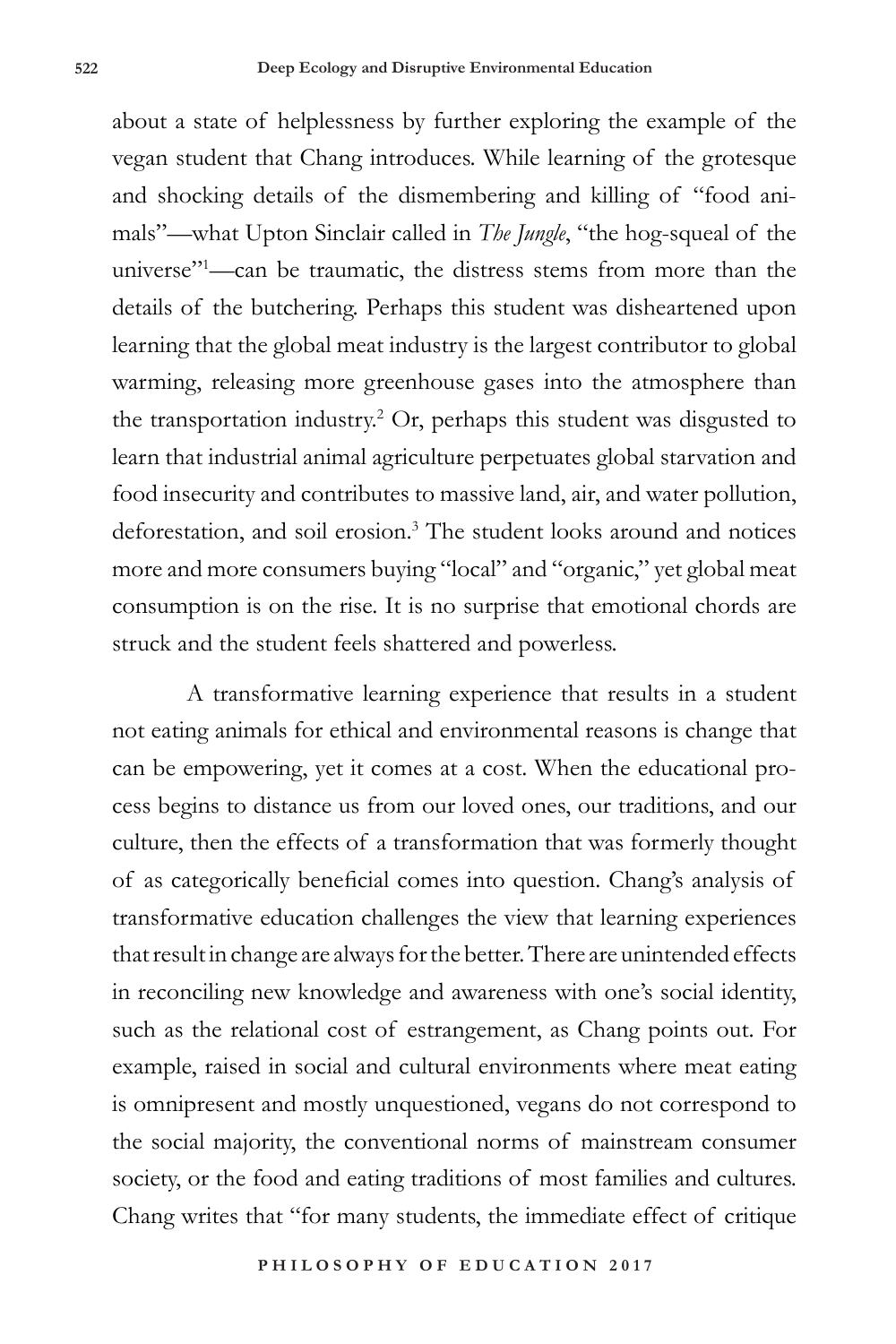starts with their closest relations, the primary bonds of socialization through which cultural norms are maintained."4 Now informed and dependent on a number of ethical, ecological, and health factors, the student now perceives not only her diet but also her social relations and culture differently, perhaps now with a sense of detachment. Before what was sharing grandma's delicious bacon at the ceremonial family breakfast is now gorging on cuts of pig stomach, an act of violence. The façade and symbol of "meat" has been disrupted and now replaced with acute awareness about what meat actually *is*—dead animal flesh—and with a new way of perceiving, not just her upbringing and culture, but the world.

Chang recognizes that challenging an existing worldview is part and parcel of a disruptive education, and he suggests educators incorporate a range of humanistic, artistic, and reflective holistic practices to counter the "rending effects of disruption." While Chang is using the term *holistic* in the context of pedagogy—teachers attending "to the inner dimensions of students' learning experiences"—perhaps it would be useful to think of the term *holism* in a wider ecological and ontological sense. Deep ecologists write about questioning our anthropocentric worldview through an expansion of the understanding of ecology as primarily a science while incorporating religious and philosophical values and questions that search for an ecological consciousness. As such, a holism that is not only pedagogical but that is broader in its ontological emphasis might help teacher and student realize how an eco-centric value system engenders deeper questions about our relationships with the world. Adhering to ontological interconnectedness, deep ecology not only challenges our view *of* the world but stresses the various lifeforms, flora, and fauna that we relate *with in* the world.

The shift to a more ecological consciousness alters what we think constitutes a relation, imagining *relation* as interconnections between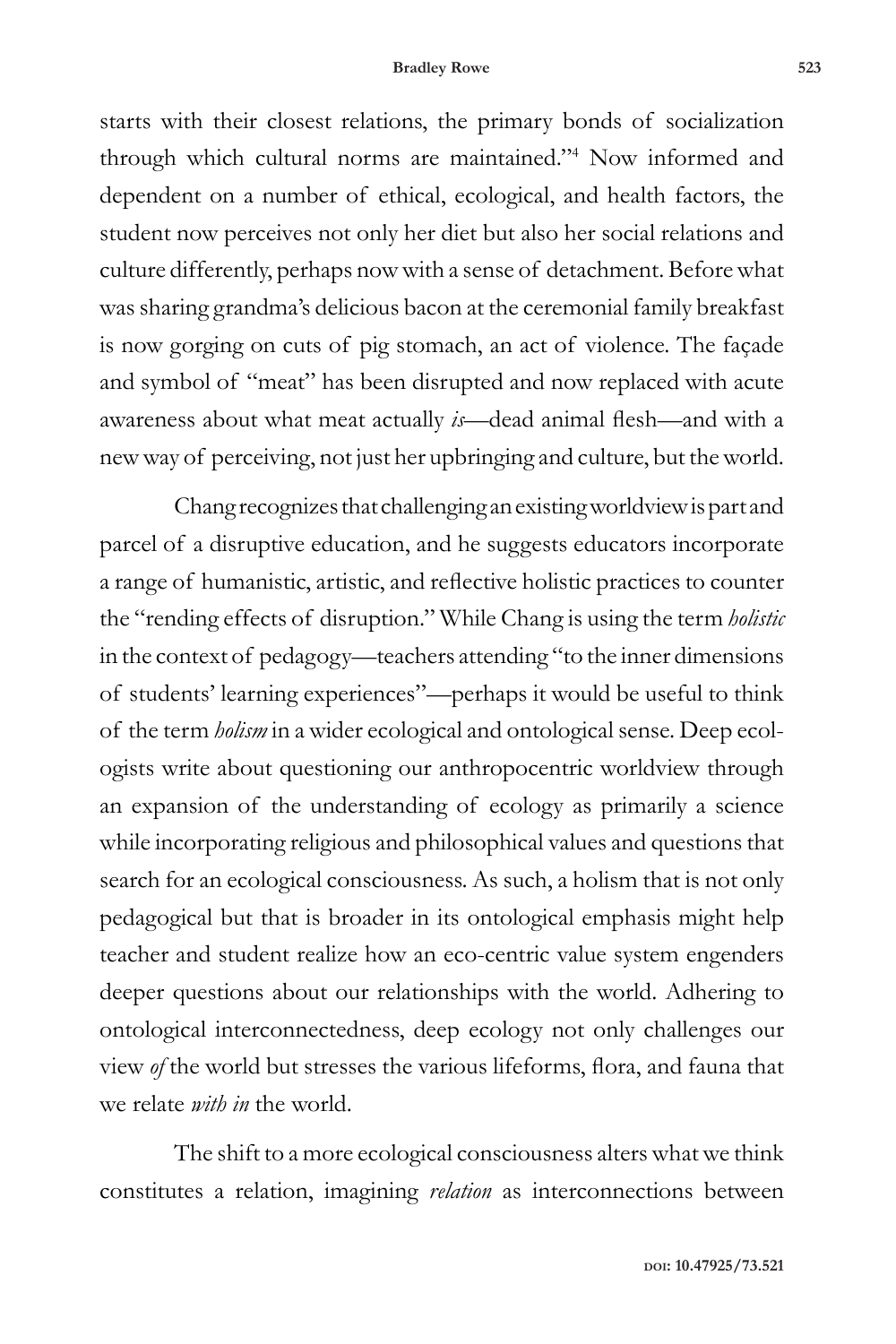and with beings and lifeforms other-than-human. A holism that takes account not only of the subjectivities of learners but also the external realities of ecology reminds the distressed student to realize all that she can now relate to and identify *with*. "The ontological boundaries of the self extend outward," writes David Keller, "incorporating more and more of the lifeworld into the self."5 As we ask deeper and deeper questions, we find that who we identify with is widened and continually reaching beyond ourselves and our species. Gandhi, in advocating deep ecologist principles (without calling them that), put it this way: "I believe in advaita (non-duality), I believe in the essential unity of man and, for that matter, of all that lives."6 Gandhi's belief in an "essential unity" of lifeforms disrupts our socialized notions of identity that set us apart and above all that is nonhuman. Deep ecologists make a distinction between the "social self," which is conceptualized in anthropocentric terms of identity (i.e., race, gender, religion, class, etc.,), and an "ecological self," which, without ignoring the social self, takes account of the natured qualities of our being that connect us with the land, air, water, and nonhuman species. An ecological self prioritizes our interdependence and coexistence with the biosphere and recognizes a more egalitarian sense of identification, a sense of belonging to "all that lives," as Gandhi wrote. If environmental education projects are to value the ecological self, the human subject ought to be de-centered in the pedagogical process of disruption and instead be understood as one part of the ecology of being.

As in the case of the vegan student, feelings of isolation and estrangement are the conceivable effects of a consciousness in transition from an anthropocentric view of the world and self to an eco-centric view of the world and self. In his essay about critiquing anthropocentrism, John Seed writes: "When humans investigate and see through their layers of anthropocentric self-cherishing, a most profound change in consciousness begins to take place. Alienation subsides … there is a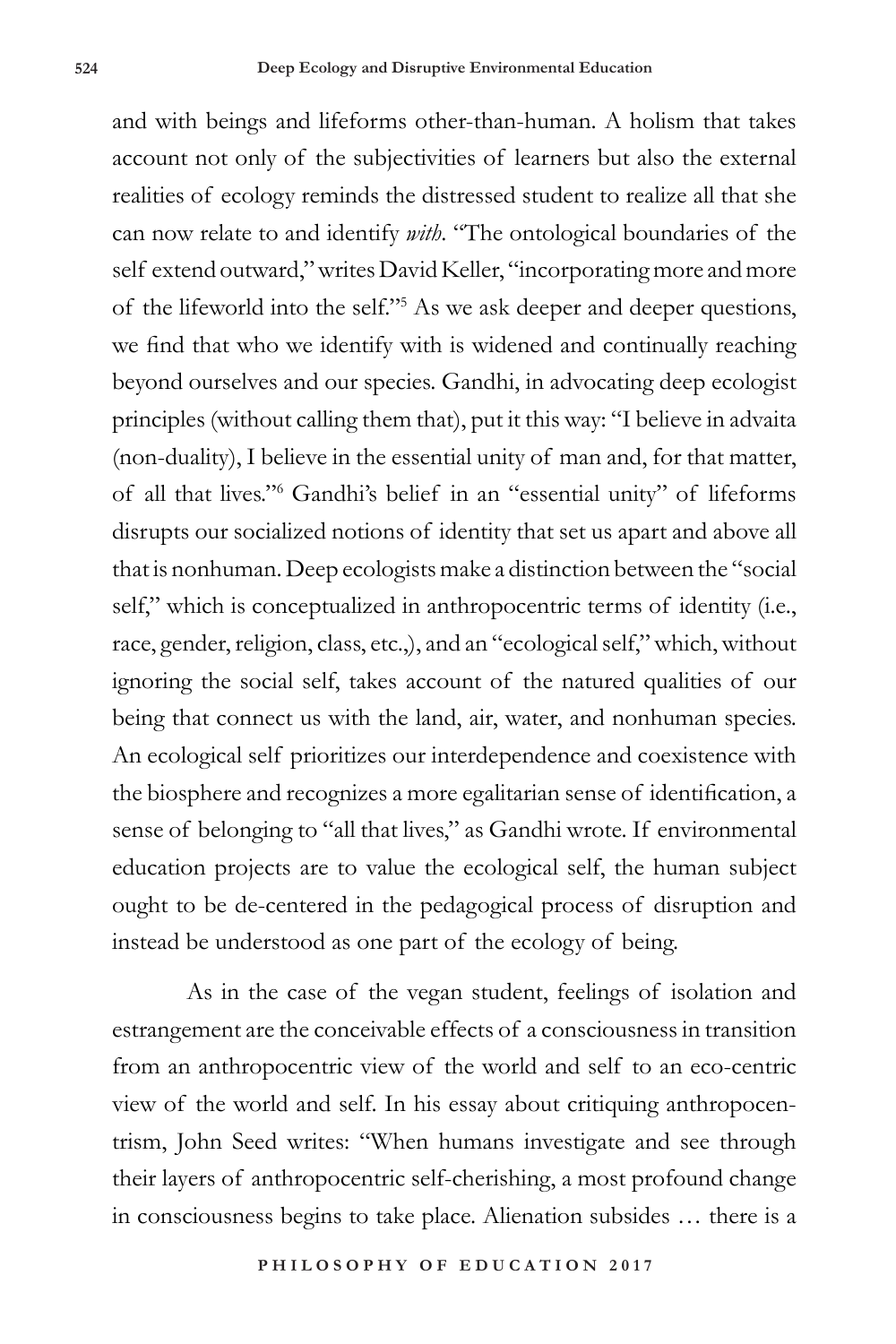transformation in your relationship to other species, and in your commitment to them."7 Hence, the vegan student finds comfort in knowing that her subjective state of moral distress matters much less to the nonhuman world than her commitment to not eat animals. While she will most likely never witness the demise of factory farming, there is ample reason to not despair: the action of not eating meat makes a real difference in the lifeworld—a 200-animals-*not*-killed-per-year difference and a 1,600 pounds-of-C0<sup>2</sup>-not-released-into-the-atmoshper-a-year difference. The point is that students are much more than their individual egos, and that ecological holism may help students internalize and realize an identification with the earthly changes and the diverse lifeforms that extend well beyond students' subjectivities. To end with Seed: "the realization that rocks will dance, and that roots go deeper than 4,000 million years, may give us the courage to face despair and break through to a more viable consciousness, one that is sustainable and in harmony with life again."8

1 Upton Sinclair, *The Jungle* (New York: Signet Classic, 1960), 39-40.

2 Henning Steinfeld, et al., *Livestock's Long Shadow: Environmental Issues and Options* (Rome: Food and Agricultural Organization of the United Nations, 2006).

3 Andrew Kimbrell, ed., *The Fatal Harvest Reader: The Tragedy of Industrial Agriculture* (Washington: Island Press, 2002).

4 David Chang, "Holding the Pieces: Pedagogy Beyond Disruptive Environmental Education," this volume.

5 David Keller, "Deep Ecology," in *Encyclopedia of Environmental Ethics and Philosophy*, eds. J. Baird Callicott and Robert Frodeman (Detroit: Macmillan, 2009), 207.

6 As cited in Arne Naess, "Self-realization: An Ecological Approach to Being in the World," in *The Deep Ecology Movement*, eds. Alan Drengson and Yuichi Inoue (Berkeley: North Atlantic Books, 1995), 23.

7 John Seed, "Anthropocentrism," in *Deep Ecology: Living as if Nature Mattered*,